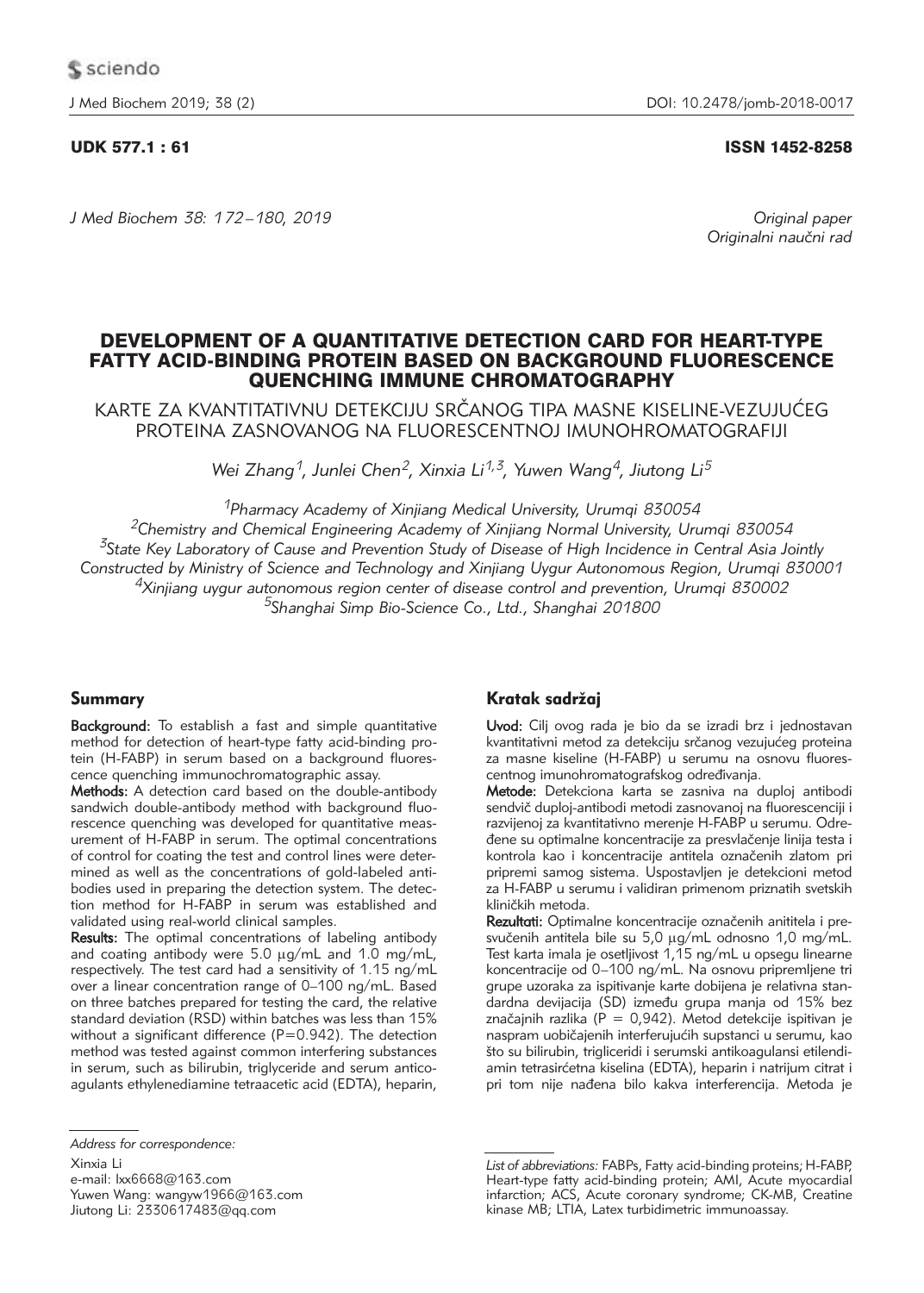and sodium citrate, and no significant cross-reaction was detected. The test method was further validated with 50 clinical serum samples, and the test results were comparable with standard reference detection methods with good correlation (R=0.95).

Conclusion: Our study presents a new method with strong specificity and sensitivity for the detection of H-FABP in serum, which could promote H-FABP detection in a broad range of applications.

Keywords: heart-type fatty acid binding protein, background fluorescence quenching, immunochromatography

#### Introduction

Fatty acid-binding proteins (FABPs) are small cytoplasmic proteins that are abundantly expressed in tissues with active fatty acid metabolism. Among the nine FABP families that have been identified, hearttype fatty acid-binding protein (H-FABP) has been the most widely studied. Abundantly expressed in cardiomyocytes, H-FABP is a low molecular weight, 14.5-kDa protein composed of 132 amino acids and constituting 5–15% of cytoplasmic protein in the human heart (1). With a reference concentration of 2.0 ng/mL, H-FABP levels usually remain low in plasma, but H-FABP is released rapidly upon the onset of acute myocardial infarction (AMI) (2). This increase in H-FABP can be detected as early as 30 min following the onset of AMI, and the H-FABP concentration typically peaks within 6–8 hours after symptom onset. H-FABP as a biomarker offers high sensitivity across the full spectrum of acute coronary syndrome (ACS) (3–5). The combination of high sensitivity and early specificity of H-FABP makes it a promising biomarker for early diagnosis and treatment of AMI and ACS that could be superior to the commonly applied Troponin I and Troponin T (initial elevation in blood occurs within 3–6 hours and time-to-peak is 10–48 hours) and creatine kinase MB (CK-MB; initial elevation 3–8 hours and time-to-peak 9–24 hours) (6–9).

Despite establishment of its clinical value a decade ago, available methods for measuring H-FABP concentrations are limited and include radioimmunoassay (RIA) (10), latex turbidimetric immunoassay (LTIA) (11), enzyme-linked immunosorbent assay (ELISA) (12), and colloidal gold immunochromatography (13). Critical drawbacks of these methods have been identified. Specifically, the radioimmunoassay method is limited by its expense and the hazards of preparing and handling radioactive antigen. ELISAs are prone to the introduction of accidental errors during complicated procedures, and the wide application of LTIA is limited by the high cost of testing equipment. A one-step immunochromatography technique (13) for the detection of H-FABP in whole blood samples has been reported with a sensitivity of 6.2 ng/mL, which barely reaches the cut-off value for the diagnosis of AMI. In the present study, we developed and validated a background fluorescence quenchingzatim validovana na 50 kliničkih serumskih uzoraka, pri čemu su rezultati bili uporedivi sa standardnim detekcionim metodama i dobrom korelacijom ( $R = 0.95$ ).

Zaključak: Naša izučavanja predstavljaju novu metodu sa snažnom specifičnošću i osetlijvosti za detekciju H-FABP u serumu, pa se može preporučiti za širu upotrebu.

Ključne reči: srčani tip masne kiseline-vezujući protein, fluorescencija, imunohemotografija

immunochromatographic technique for quantitative detection of H-FABP based on colloidal gold immuno chromatography (14). Fluorescence quenching includes static quenching, dynamic quenching, resonance energy transfer and internal filtration effect (IFE). The fluorescent film is fixed on the rubber sheet and will not contact with the solution. The IFE requires that the absorption spectra of the quencher is effectively overlapped with the excitation or emission spectra of the fluorescence film, and that colloidal gold is used as quencher. A uniform fluorescence film was added to the solid phase film of colloidal gold immunochromatography as background fluorescence. The fluorescence intensity ratio was analyzed by detecting the background fluorescence and the test line. The fluorescence intensity ratio was quantitatively determined by detecting the background fluorescence and the test line of the strip. Strong anti-background interference characteristics can eliminate system errors.

## Materials and Methods

# *Materials*

H-FABP Standard (RDR-9, 100 µg) was purchased from Medix Biochemica. Anti-human H-FABP antibody (FABP3 2302 SPTN-5, 5.1 mg/mL) and anti-human H-FABP antibody (FABP3 2304 SPTN-5, 5.0 mg/mL) were obtained from Medix Biochemica. Goat anti-mouse polyclonal antibody (1.0 mg/mL) was purchased from Shanghai Ronghui Biotechnology Co. Bovine serum albumin (lot No. 4529010350) was purchased from Genview. The following reagents were all obtained from Sinopharm Group Chemical Reagent Company: gold chloride (lot No. 20161118), sodium carbonate (lot No. 20140902), sodium bicarbonate (lot No. 20140904), disodium hydrogen phosphate (lot No. 20140902), sodium dihydrogen phosphate (lot No. 20140710), Tween-20 (lot No. 20170916), sodium chloride (lot No. 20140818), sucrose (lot No. 20140922), D-trehalose (dehydrated, lot No. Y18J7J18031), sodium citrate (lot No. 20161209), ethylene diamine tetraacetic acid (lot No. 20140829), and heparin sodium (lot No. 20170426). Bilirubin (lot No. 20170623) was purchased from Shanghai Rongsheng Bio-phar-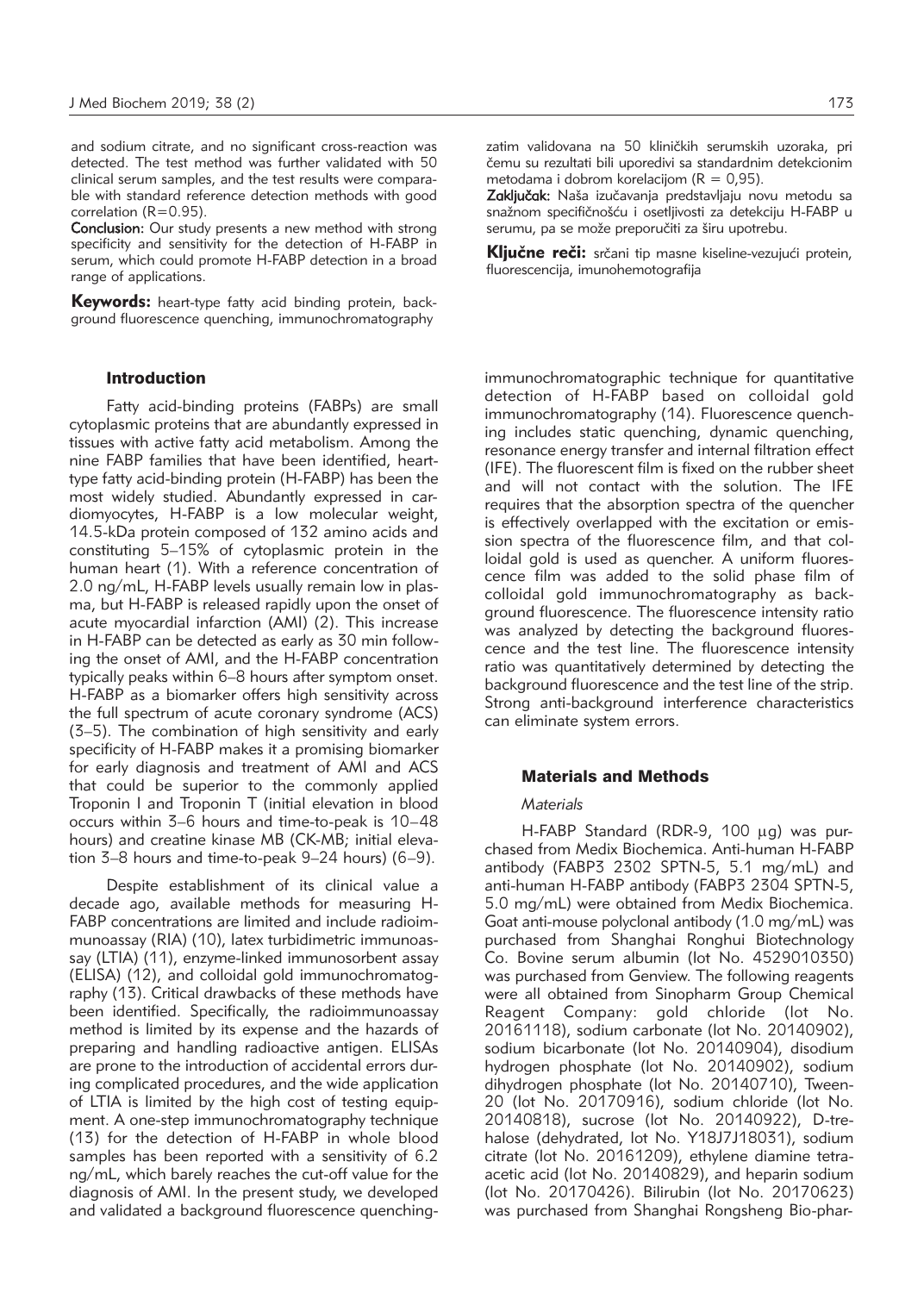maceutical Co., and whole blood control samples (lot No. 11130581) were purchased from Sichuan Xincheng Biotechnology LLC. Serum matrix (lot No. 0010316) was purchased from Biological Industries. Clinical serum samples were kindly provided by Shanghai Xuhui District Central Hospital.

#### *Solution preparation*

The Base1 solution was prepared by dissolving 8.48 g Tris Base, 200 g sucrose, 50 g trehalose, and 10 g bovine serum albumin in 1000 mL pure water. The Base2 solution was prepared by dissolving 2.42 g Tris Base, 1 g PEG20000, 2 g sucrose, 20 g bovine serum albumin, and 3 mL Tween-20 in 1000 mL pure water. The pH was adjusted to 8.0 with 6 mol/L hydrochloric acid. Base1 solution and Base2 solution were mixed in a ratio of 3: 7.

Serial dilutions of H-FABP solution were prepared from 100  $\mu$ g/mL H-FABP standard solution to obtain 1.0, 2.0, 5.0, 10.0, 20.0, 50.0, and 100.0 ng/mL standard solutions.

## *Gold colloid-conjugated antibodies*

Antibodies were conjugated with gold colloid via the following method. Briefly, auric chloride ( $AuCl<sub>z</sub>$ ) was weighed and dissolved in deionized water to form 0.01% auric chloride solution. Then 100 mL solution was heated to boiling, and 2 mL trisodium citrate solution (1%) was added. The mixture was stirred vigorously until the solution turning claret, followed by heating for another 10 min. Then the solution was cooled down to room temperature. The colloidal gold

solution was adjusted to pH 8.0 with potassium carbonate solution (0.1%). First, 1 mL of gold colloid solution was added to each test tube, and then  $3 \mu L$ ,  $5 \mu L$ , and 7  $\mu L$  H-FABP antibody solution was added to respective tubes, followed by addition of 20  $\mu$ L phosphate-buffered saline (PBS) solution containing 10% bovine serum albumin. The mixture was centrifuged at 9000 rpm and 4 °C for 15 min. The supernatant was aspirated and discarded, and the pellet was suspended in matrix solution added for a total of 200  $\mu$ L. Finally, 10  $\mu$ L of the solution was taken and dried in a vacuum for 3 h. The optical density of colloid-conjugated antibody was measured at 520 nm using an ultraviolet spectrophotometer (L6S, Shanghai Instrument Electric Analysis Instrument Company).

## *Immobilization of antibody onto nitrocellulose membrane*

Anti-human H-FABP monoclonal antibody was immobilized along a straight line at a distance of 1.0 cm from the edge of a nitrocellulose membrane (NC). This line served as a detection line for binding of H-FABP/gold colloid-conjugated antibody complexes (*Figure 1*). The membrane was dried overnight at room temperature.

#### *Assembly of test system*

The test system is composed of two parts: the test cup and test panel. A schematic diagram of the plasma panel test is shown in *Figure 1*. The test cup is where binding occurs between the plasma sample and gold colloid-conjugated antibody complex. The



Figure 1 Schematic diagram of plasma panel test for H-FABP.

a. Small cup with bottom coated with gold colloid-conjugated antibodies; b. sample pad to which the sample plasma is added; c. test line (T-line), coated with capture antibody; d. control line (C-line); e. nitrocellulose membrane, on which background fluorescence for T-line and C-line is read; and f. absorbent pad that absorbs excess sample solution.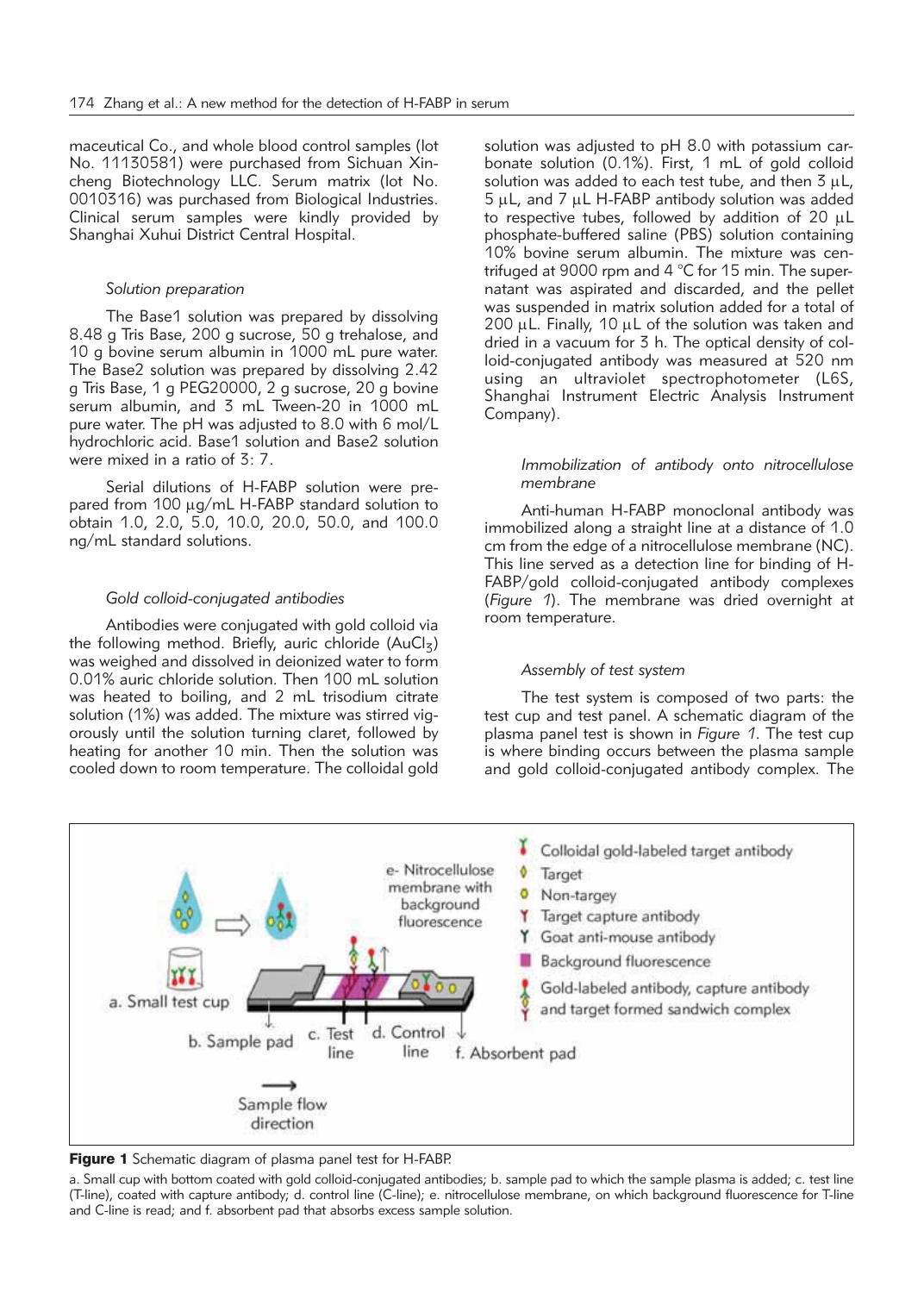

**Figure 2** Background fluorescence quenching immunochromatographic analyzer and test card.

combined sample is then added to the test strip in the test card, which has a sample pad, nitrocellulose membrane bearing the test line (T-line) and control line (C-line), and an absorbent pad. The sample pad is used for dropping the sample solution. T-line is coated with capture antibody and C-line is coated with sheep anti-mouse antibody and used to detect the effectiveness of the test strip. Nitrocellulose membrane is used to carry T/C line. The absorbent pad is used to absorb excess sample solution (*Figure 1*). The sample pad containing gold colloid-conjugated antibody was cut into 21 mm-long and 3.4 mm-wide strips. The absorbent pad was cut into 19 mm-long and 3.4 mm-wide strips. The H-FABP antibodies were immobilized on the nitrocellulose membrane, which was then cut into 65-mm-long and 3.4-mm-wide strips. A sample pad strip was attached to one side of a nitrocellulose membrane strip. A absorbent pad strip was attached to other side of a nitrocellulose membrane strip. Next, a cellulose membrane for absorbing excess plasma and H-FABP/gold colloidconjugated antibody complexes was attached to the other side of the nitrocellulose membrane strip. A background fluorescence quenching immunochromatographic analyzer (Shanghai Simp Bio-Science Co., Ltd.), as shown in *Figure 2*, was used for immuno chromato graphic detection. The analyzer was used for detection of respective analytes conjugated with gold colloid and antibodies on the test card.

#### *Assay procedure for the test panel*

An 80-uL aliquot of plasma sample is applied to the sample cup coated with colloidal gold/antibody complex. After binding of H-FABP in the sample with gold colloid-conjugated antibody complex, a 60-uL aliquot is dropped into the sample well of the test card. The sample moves along the pad through capillary migration and combines to the NC generating

background fluorescence. The H-FABP/colloidal gold-labeled antibody complex binds with capture antibody immobilized along the T-line to form a double antibody sandwich complex, causing background fluorescence quenching and development of a visible T-line. The C-line serves as the quality control line. The goat anti-mouse antibody combines with the immobilized antibody and develops the C-line. The intensity of background fluorescence is set as  $F_0$ , and the fluorescence intensity of the T-line as  $F_1$ . Then the fluorescence quenching degree ( $F_0/F_1$ ) is related to the H-FABP concentration in the plasma sample.

### *Statistical analysis*

Statistical Package for the Social Sciences (SPSS, version 17.0, Chicago, IL) was used for all analyses. Data are presented as means  $\pm$  standard deviation (SD). Statistical significance was set at  $P < 0.05$ .

#### Results

## *Detection of capture antibody at the T-line*

Test cards on which H-FABP antibodies were immobilized from solutions at varying concentrations (0.5, 0.75, 1.0, or 1.5 mg/mL) were prepared to determine the optimal capture concentration. For each respective capture antibody concentration, tests were conducted with varying H-FABP/gold colloidconjugated antibody complex solutions (0, 1, 5, 10, 25, 50, and 100  $\mu$ <sup>-</sup>mL). For measurement, 60  $\mu$ L of complex solution was added to the test card and the  $F_0/F_1$  values were measured after 15 min of chromatography at room temperature. As shown in *Figure 3*, when the sample cup was coated using  $5 \mu L$  gold colloid-conjugated antibody complex and 1 mg/mL capture antibody solution was used for immobilization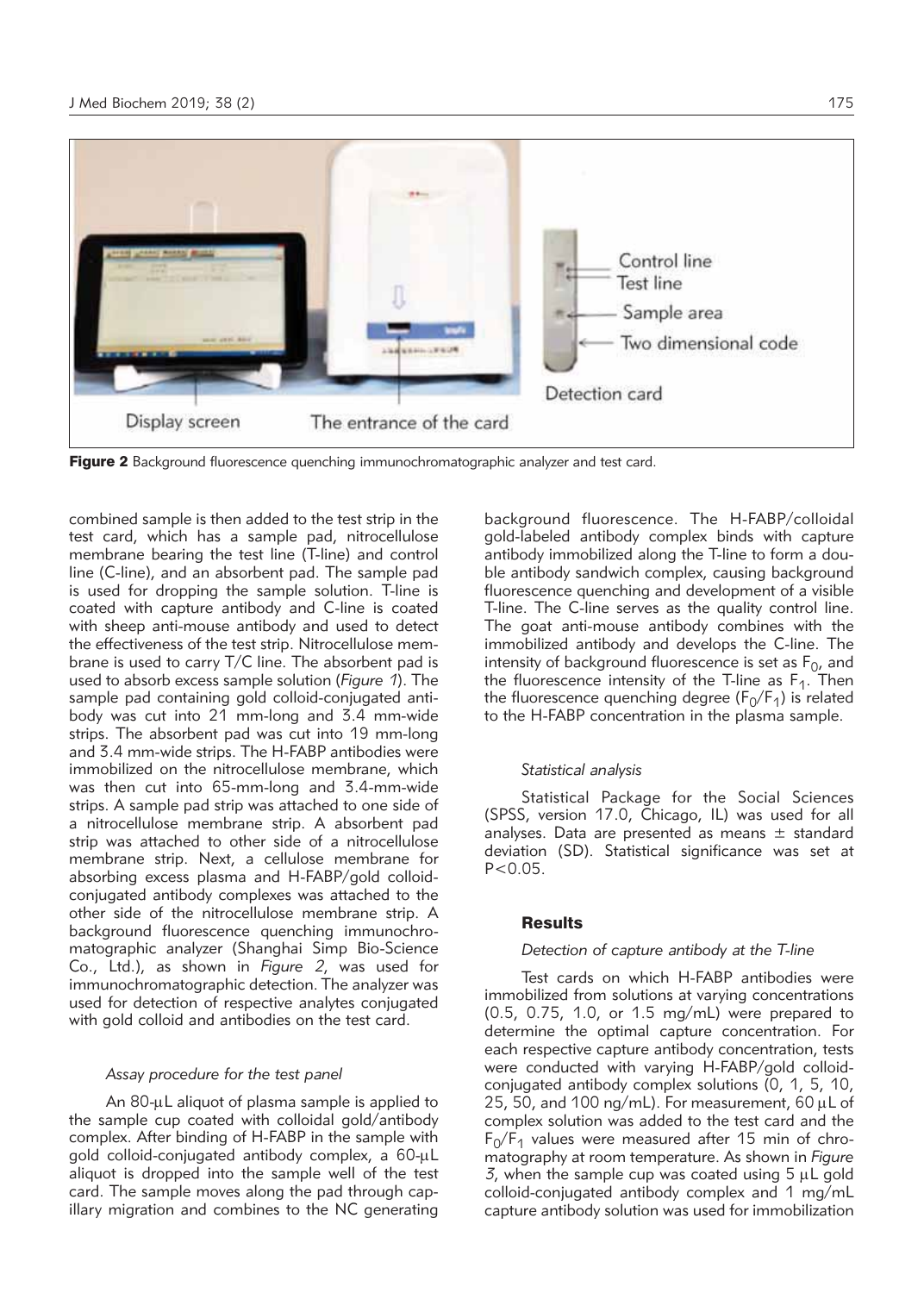

Figure 3 Background fluorescence quenching with varying amounts of immobilized capture antibody on the T-line and a series of H-FABP/gold colloid-conjugated antibody complex concentrations.

H-FABP antibodies were immobilized on test cards from solutions of varying concentrations (0.5, 0.75, 1.0, or 1.5 mg/mL) for testing to determine the optimal capture concentration. Briefly, serial H-FABP/gold colloid-conjugated antibody complex solutions were prepared by mixing 3, 5, or 7 mL of 1.0 mg/mL H-FABP solution with gold colloid-conjugated antibody solution prepared as described in the »Materials and Methods«. The H-FABP capture solution was diluted in PBS to 0.5, 0.75, 1.0, or 1.5 mg/mL. The T-line on the nitrocellulose membrane was marked at density of 0.9 mL/cm. Goat anti-mouse H-FABP antibody (0.2 mg/mL) was immobilized on the C-line at a density of 0.9 mL/cm. After application of the T-line and C-line, the nitrocellulose membrane was dried at room temperature for 8 hours. Finally, 80-mL solutions of different H-FABP/gold colloid-conjugated antibody complex solutions were applied to test cards on which the T-line was prepared by immobilizing varying amounts of capture antibody: 0.5 mg/mL (a), 0.75 mg/mL (b), 1.0 mg/mL (c), and 1.5 mg/mL (d).

on the test card at the T-line, the most significant increasing trend of the  $F_0/F_1$  ratio was observed.

#### *Validation of test method*

The test card was validated with serially diluted solutions of H-FABP (1.0, 2.0, 5.0, 10.0, 20.0, 50.0, and 100.0 ng/mL). With the concentration of test solution along the x-axis and  $F_0/F_1$  along the y-axis, the regression equation was fitted to be:  $Y=0.0001+$  $0.0.0311+ 1.0007$ , with a correlation coefficient = 0.9997, which indicated that the test method provides good linear correlation over an H-FABP concentration range of 0–100.0 ng/mL (*Table I*). Blank solution was taken as the negative control for measurement of the minimum detection limit, which was found to be 1.15 ng/mL. Measurement of 5.0, 25.0, and 50.0 ng/mL H-FABP standard solutions showed that the RSDs for each concentration were 10.8%, 6.8%, and 9.2%, respectively, indicating the high repeatability of this assay (*Table II*).

Variation between batches was measured further using three batches of test cups coated with gold colloid-conjugated antibody complex and test cards with immobilized H-FABP capture antibody. The three batches were validated using H-FABP standard solutions (5.0, 25.0, and 50.0 ng/mL), and the calculated RSDs for each concentration are listed in *Table III*. The results for the three groups were employed for variance analysis, which yielded a P=0.942.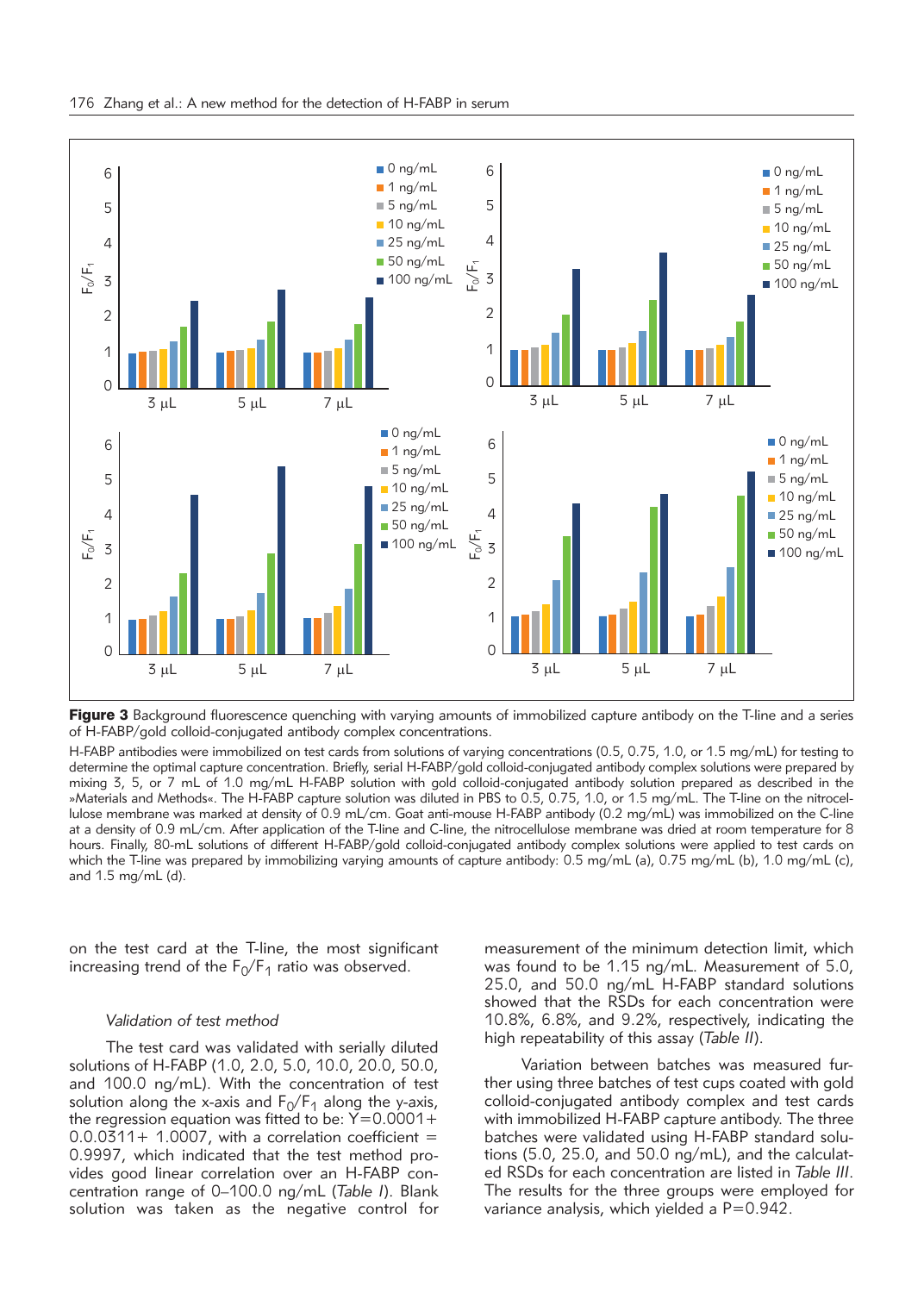| H-FABP concentration<br>(ng/mL) |                                                                                                                                    | 10 | 25 | 50 | 100 |
|---------------------------------|------------------------------------------------------------------------------------------------------------------------------------|----|----|----|-----|
| $F_0/F_1$                       | $1.036 \pm 0.01$   $1.050 \pm 0.02$   $1.142 \pm 0.01$   $1.303 \pm 0.06$   $1.808 \pm 0.04$   $2.951 \pm 0.25$   $5.467 \pm 0.95$ |    |    |    |     |

**Table I** Validation with H-FABP standard solutions: H-FABP concentration in solution vs.  $F_0/F_1$ .

 $n=3$ . Correlation coefficient = 0.9997

# Table II Repeatability of the test results.

| $H-FABP$ concentration ( $nq/mL$ ) | $F_0/F_1$         | Actual concentration (ng/mL) | RSD (%) |
|------------------------------------|-------------------|------------------------------|---------|
| $5.0 \pm 0.5$                      | $1.1659 \pm 0.02$ | $6.03 \pm 0.65$              | 10.8    |
| $25.0 \pm 2.5$                     | $1.6861 \pm 0.06$ | $21.41 \pm 1.46$             | 6.8     |
| $50.0 \pm 5.0$                     | $2.6232 \pm 0.13$ | $43.17 \pm 2.87$             | 9.2     |

n=10. No significant difference was detected according to the RSDs for the different concentrations.

Table III Test results for different sample batches.

| Batch<br>No. | $H$ -FABP concentration ( $nq/mL$ ) | $F_0/F_1$         | Actual concentration (ng/mL) | RSD (%) |
|--------------|-------------------------------------|-------------------|------------------------------|---------|
| 1            | $5.0 \pm 0.5$                       | $1.3074 \pm 0.02$ | $4.77 \pm 0.39$              | 8.3     |
|              | $25.0 \pm 2.5$                      | $2.6489 \pm 0.05$ | $22.17 \pm 0.58$             | 2.6     |
|              | $50.0 \pm 5.0$                      | $4.8288 \pm 0.18$ | $45.99 \pm 2.02$             | 4.4     |
| 2            | $5.0 \pm 0.5$                       | $1.3520 \pm 0.02$ | $5.56 \pm 0.32$              | 5.7     |
|              | $25.0 \pm 2.5$                      | $2.6163 \pm 0.10$ | $21.80 \pm 1.14$             | 5.3     |
|              | $50.0 \pm 5.0$                      | $4.5676 \pm 0.28$ | $43.11 \pm 3.09$             | 7.2     |
| 3            | $5.0 \pm 0.5$                       | $1.3249 \pm 0.04$ | $5.07 \pm 0.66$              | 13.0    |
|              | $25.0 \pm 2.5$                      | $2.6143 \pm 0.02$ | $21.78 \pm 0.26$             | 1.2     |
|              | $50.0 \pm 5.0$                      | $4.4087 \pm 0.30$ | $41.37 \pm 3.30$             | 7.9     |

n=10. No significant difference was detected according to the RSDs for different concentrations.

|  |  | Table IV Recovery rates in test samples. |  |  |  |  |  |
|--|--|------------------------------------------|--|--|--|--|--|
|--|--|------------------------------------------|--|--|--|--|--|

| $F_0/F_1$         | Added amount $(m/ng)$ | Measured amount $(m/nq)$ | Recovery rate (%) | RSD (%) |
|-------------------|-----------------------|--------------------------|-------------------|---------|
| $1.2309 \pm 0.03$ | 8.06                  | $8.49 \pm 0.96$          | 105.5             | 11.5    |
| $1.3969 \pm 0.02$ | 14.35                 | $13.80 \pm 0.64$         | 96.2              | 4.8     |
| $2.009 \pm 0.06$  | 28.76                 | $29.94 \pm 1.53$         | 104.1             | 5.2     |

n=3. No significant difference was detected according to the RSDs for the tested concentrations.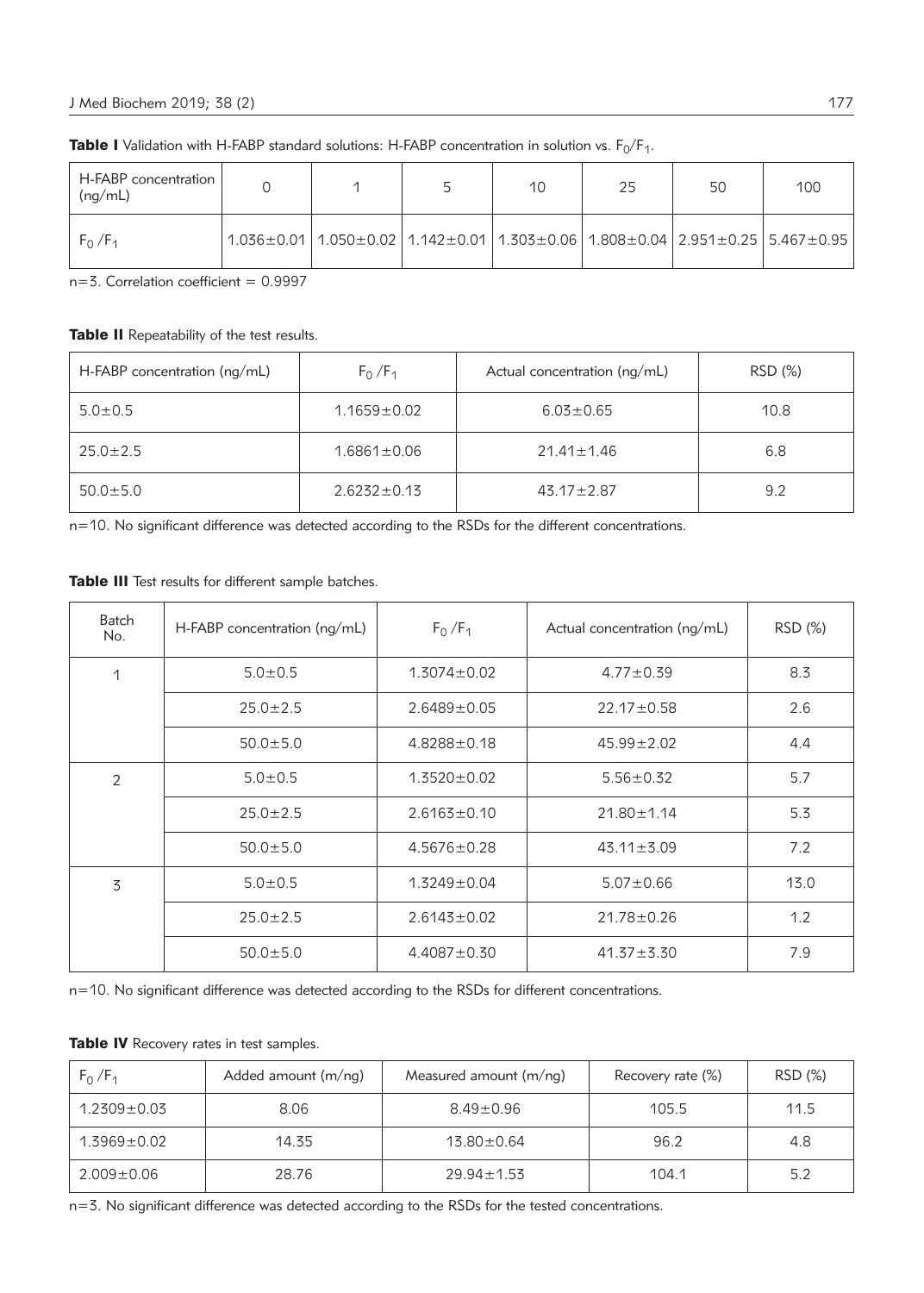| Interfering substance | H-FABP concentration<br>(nq/mL) | $F_0/F_1$ | Actual H-FABP<br>concentration (ng/mL) | Recovery rate<br>$(\%)$ |
|-----------------------|---------------------------------|-----------|----------------------------------------|-------------------------|
| <b>Bilirubin</b>      | $5.0 \pm 0.5$                   | 1.2222    | 5.01                                   | 95.3                    |
|                       | $25.0 \pm 2.5$                  | 1.9630    | 24.34                                  | 97.3                    |
|                       | $50.0 \pm 5.0$                  | 3.0209    | 49.48                                  | 101.3                   |
| Hemoglobin            | $5.0 + 0.5$                     | 1.1620    | 3.22                                   | 61.3                    |
|                       | $25.0 \pm 2.5$                  | 1.7103    | 18.04                                  | 72.1                    |
|                       | $50.0 \pm 5.0$                  | 2.5881    | 39.36                                  | 80.6                    |
| Triglyceride          | $5.0 \pm 0.5$                   | 1.2235    | 5.05                                   | 96.1                    |
|                       | $25.0 \pm 2.5$                  | 2.1023    | 27.73                                  | 110.8                   |
|                       | $50.0 \pm 5.0$                  | 3.3403    | 56.85                                  | 116.4                   |
| Heparin sodium        | $5.0 \pm 0.5$                   | 1.2689    | 6.33                                   | 109.5                   |
|                       | $25.0 \pm 2.5$                  | 1.9630    | 31.86                                  | 117.3                   |
|                       | $50.0 \pm 5.0$                  | 4.0844    | 83.85                                  | 111.2                   |
| <b>EDTA</b>           | $5.0 + 0.5$                     | 1.2594    | 6.07                                   | 115.6                   |
|                       | $25.0 \pm 2.5$                  | 2.0646    | 26.82                                  | 107.2                   |
|                       | $50.0 \pm 5.0$                  | 3.0637    | 50.47                                  | 103.3                   |
| Sodium citrate        | $5.0 \pm 0.5$                   | 1.1998    | 4.35                                   | 82.8                    |
|                       | $25.0 \pm 2.5$                  | 1.9165    | 23.18                                  | 92.6                    |
|                       | $50.0 \pm 5.0$                  | 3.0923    | 51.13                                  | 104.7                   |

Table V Potential interference of co-present substances in H-FABP solutions.

n=3. Recovery rates for substances other than hemoglobin ranged from 80%–120%, indicating no significant effect on H-FABP measurement.

The recovery rate was also validated for the test system. Briefly,  $20-\mu L$ ,  $30-\mu L$ , and  $50-\mu L$  aliquots of H-FABP solution (100 ng/mL) were added to 5.0 ng/mL, 10.0 ng/mL, and 25.0 ng/mL standard solutions to prepare test solutions of high, medium, and low concentrations, respectively. The  $F_0/F_1$  ratio was measured for each concentration, and the results fell within the range of 85%–115%, indicating that the detection method was accurate and reliable (*Table IV*).

## *Interference by other substances present in serum*

Possible interference by various substances was investigated using plasma control samples containing H-FABP at concentrations of 5.0, 25.0, and 50.0 ng/mL as well as bilirubin (2 mg/mL), hemoglobin (10 mg/mL), triglyceride (40 mg/mL), heparin sodium (100 mg/mL), EDTA (1.5 mg/mL), or sodium citrate (0.1 mg/mL). All recovery rates for test solutions fell within the range of 80%–120%, except those for plasma samples containing hemoglobin, suggesting that the test system is inappropriate to hemolysis-free blood samples (*Table V*).





Fifty clinical plasma samples were tested with the test system and immunoturbidimetry, and the results were comparable  $(t=1.985)$ and P>0.05, paired t test). The linear regression equation was calculated as:  $Y=0.886X-0.52$  (correlation coefficient  $r=0.95$ ,  $P < 0.01$ ).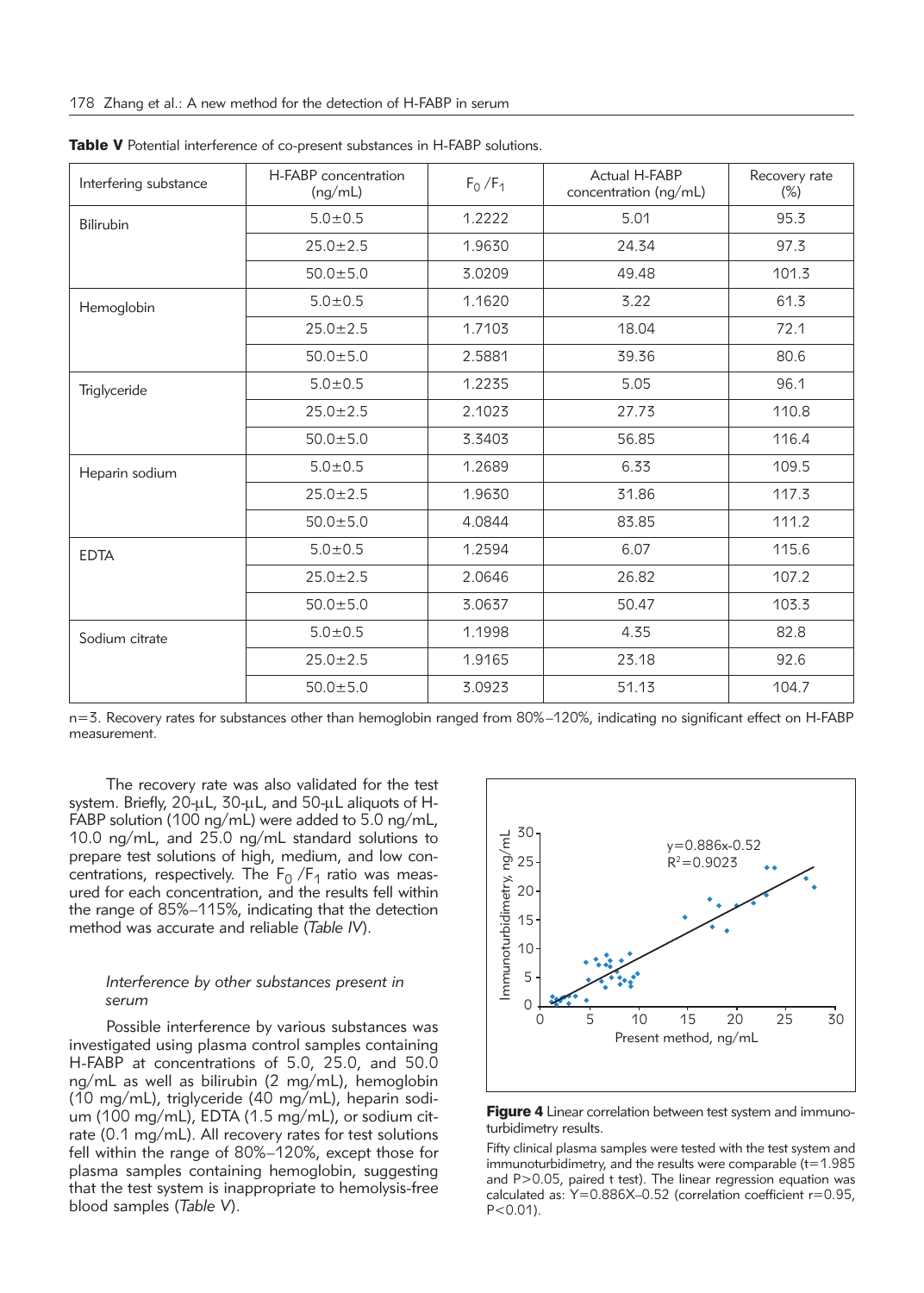*Comparison of plasma sample test with immunoturbidimetry*

To examine the test system with real-world samples, we applied the panel test for 50 clinical serum samples and compared with the results obtained by immunoturbidimetry. The results in *Figure 4* indicate that measurements obtained with the two methods were comparable  $(t=1.985, P>0.05)$ .

# **Discussion**

A new method for measuring the H-FABP concentration in plasma samples was developed based on the principle of background fluorescence quenching immune chromatography and validated. The developed assay features a wide linear detection range, high repeatability, a low cut-off value, and low inter-batch variation. The whole process is simple and requires less time than conventional methods through the development of a visible T-line on the test pad within 15 min. The appearance of the C-line verifies the validity of test. The degree of background fluorescence quenching is measured by  $F_0/F_1$ , which reflects the H-FABP concentration.

The clinical value of H-FABP has been long recognized (15). Its early release following myocardial ischemia and early detection within 30 min of onset make it a highly effective biomarker for the diagnosis and management of ACS. A gold immunochromatographic assay (GICA) has been developed and applied in diagnostic tests; however, it is a qualitative test in the majority of applications. In the present study, we established a novel, quantitative GICA for H-FABP based on fluorescence quenching and nitrocellulose membrane background signal. The test system consisting the test card and test cup was prepared, and the performance of the background fluorescence quenching immunochromatographic assay was assessed. High reproducibility was confirmed using plasma samples, and no interference for the detection of H-FABP was observed in samples containing bilirubin, ascorbic acid, human serum albumin, and human immunoglobulin.

The principle of reaction for the developed assay is quite simple. A plasma sample is first added to the test cup to bind with colloidal gold antibody complex. Then the treated solution is added to the test card. The presence of H-FABP is detected with the appearance of a red T-line on the nitrocellulose membrane. Unlike existing immunochromatographic assays that detect the coating or labeling fluorescence, colloidal gold, or capture antibodies, this background fluorescence quenching immunochromatographic assay takes advantage of background fluorescein signal on the NC membrane and collects the total fluorescence signal at the C-line, as quality control, and at the Tline. The method is sensitive enough to detect any fluctuation in fluorescence intensity compared with the baseline fluorescence to ensure accurate measurement. Therefore, the assay offers greater tolerance of potential changes in the test system. Moreover, greater sensitivity for the detection of H-FABP has been achieved with extension of the quantitation range to 0–100 ng/mL. In addition, with a minimum detection limit of 1.15 ng/mL. The new method has high sensitivity. Importantly, the new test system does not require the additional purchase of a special device, as existing assays do (15), and the detection period is reduced from 27 min to 15 min (16, 17). A one-step immunotest for H-FABP has been reported (18), but the effective detection limit was relatively higher (7 ng/mL) compared with the current system.

Limitations of the present study should be recognized. First, different types of clinical samples, such as whole blood, need to be tested with large sample sizes to further validate the clinical value of the developed assay. Second, we only validated the test system with immunoturbidimetry. However, given that other test measures, such as ELISA, have been widely applied in clinical practice, further comparison may be necessary to distinguish the advantages and disadvantages of the developed assay compared with other measures. Third, the background signal of the plasma sample tested in the study was heterogeneous, which may contribute to individual variation. Moreover, whether the assay can be used to accurately track the dynamic change of H-FABP levels observed in AMI patients remains to be studied for real-world cases.

In summary, background fluorescence quenching immunochromatography can detect the site of H-FABP fast, and the detection instrument is small and convenient, with low cost. It will be popularized in the community and primary medical institution.

*Acknowledgement*. The study was approved by the Xinjiang uygur autonomous region science and technology support xinjiang project (2016E02036).

## Conflict of interest statement

The authors stated that they have no conflicts of interest regarding the publication of this article.